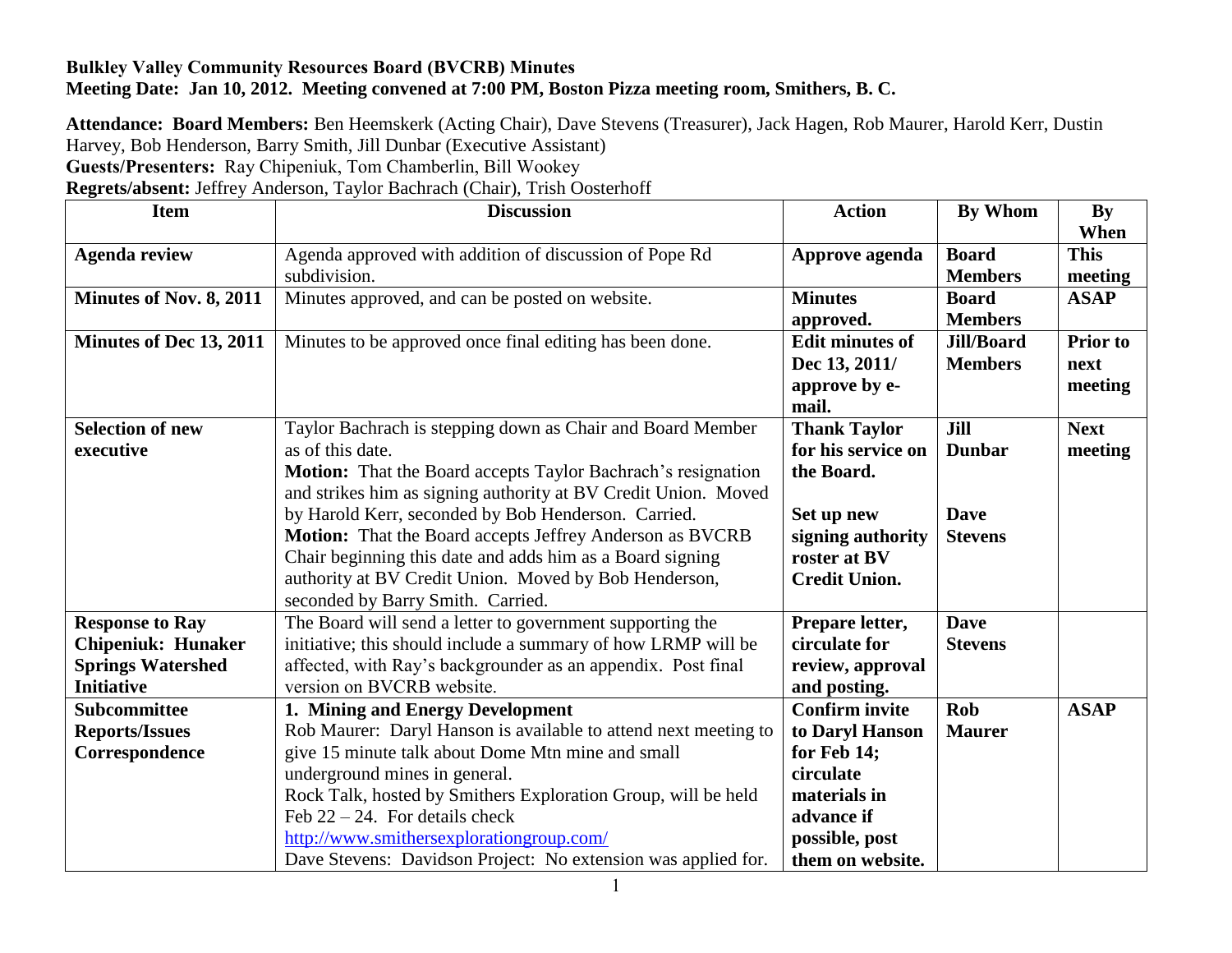| <b>Item</b> | <b>Discussion</b>                                                                                                                                                                                                                                                                                                                                                                                                                                                                                                                                                                                                                                                                                                                                                                                                                                                                                                                          | <b>Action</b>                                                                                                                                     | <b>By Whom</b>                                                                          | <b>By</b> |
|-------------|--------------------------------------------------------------------------------------------------------------------------------------------------------------------------------------------------------------------------------------------------------------------------------------------------------------------------------------------------------------------------------------------------------------------------------------------------------------------------------------------------------------------------------------------------------------------------------------------------------------------------------------------------------------------------------------------------------------------------------------------------------------------------------------------------------------------------------------------------------------------------------------------------------------------------------------------|---------------------------------------------------------------------------------------------------------------------------------------------------|-----------------------------------------------------------------------------------------|-----------|
|             | 2. Recreation<br><b>Summer RAMP:</b> Ben Heemskerk: With Taylor resigning, the<br>Recreation Subcommittee could use another member. Help with<br>website updates is also needed. Mid-term Process Review was<br>completed on Jan. 10. Tom Chamberlin (Summer RAMP<br>Facilitator): Process is well underway; 6 meetings have been<br>held. Table members have become familiar with each others'<br>views. Reference map, library have been assembled. Table is<br>going over agreements and LRMP Planning Units. Statement of<br>Principles for agency use when looking at new developments has<br>been written. Subgroups will be set up to work on specific<br>issues. MOE and Parks will be attending upcoming meetings.<br>Board members are welcome at meetings. Attendance and<br>participation is good. Draft plan will be ready at end of Feb;<br>public meeting will be set up. Much of process can be applied to<br>Winter RAMP. | <b>Contact Ben if</b><br>interested in<br>joining the<br><b>Recreation</b><br>Subcommittee.<br>Discuss how/who<br>to get website<br>updates done. | <b>Board or</b><br><b>Community</b><br>members<br>Dave and<br><b>Ben</b>                | When      |
|             | 3. Forestry, Range and Agriculture<br>Barry Smith: There are at least 6 major issues that the Board<br>could be involved with currently. Board must decide which to<br>focus on: Mountain pine beetle, Telkwa Caribou WHA, West<br>Fraser monitoring work and report, Babine Watershed<br>Monitoring Trust monitoring work, Bulkley AAC determination,<br>Cumulative Effects monitoring. Board must also decide if it will<br>review referrals or work at a more strategic level.                                                                                                                                                                                                                                                                                                                                                                                                                                                          | <b>Subcommittees</b><br>identify<br>priorities for the<br>next 2 years.<br><b>Finish draft T of</b><br>R and include a<br>2 yr work plan.         | <b>All</b><br><b>Subcomm</b><br>ittees<br><b>Barry</b><br><b>Smith to</b><br>coordinate |           |
|             | 4. Referrals and Land Tenures<br>See action items.<br>5. Water and Fish<br>No update.                                                                                                                                                                                                                                                                                                                                                                                                                                                                                                                                                                                                                                                                                                                                                                                                                                                      |                                                                                                                                                   |                                                                                         |           |
|             | 6. Monitoring and Land Use Plans<br>Discussed under #3.                                                                                                                                                                                                                                                                                                                                                                                                                                                                                                                                                                                                                                                                                                                                                                                                                                                                                    |                                                                                                                                                   |                                                                                         |           |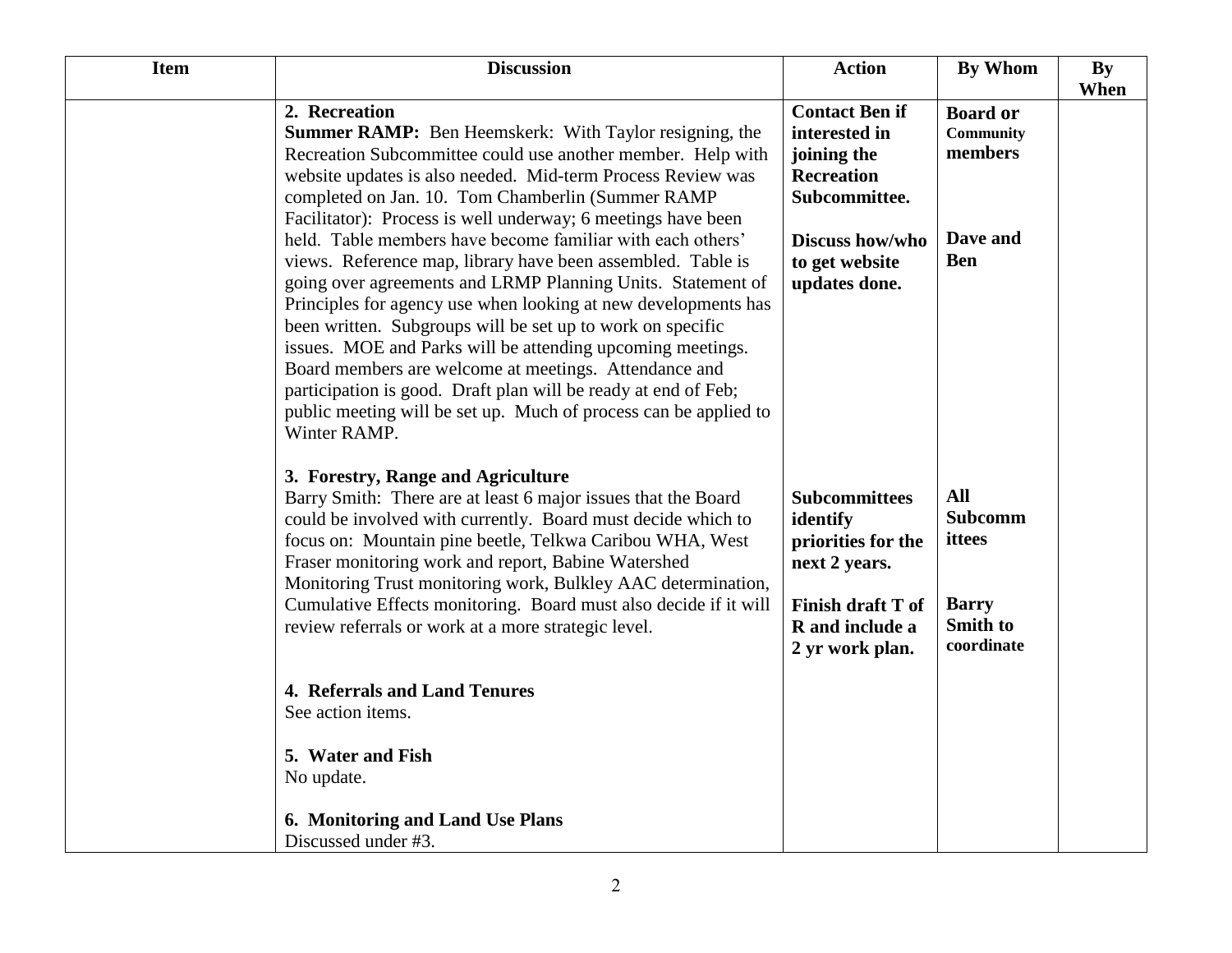| <b>Item</b>           | <b>Discussion</b>                                                                                                                                                                                                                                                                                 | <b>Action</b>                                                                                                                                      | By Whom                                                        | By<br>When |
|-----------------------|---------------------------------------------------------------------------------------------------------------------------------------------------------------------------------------------------------------------------------------------------------------------------------------------------|----------------------------------------------------------------------------------------------------------------------------------------------------|----------------------------------------------------------------|------------|
| <b>Administration</b> | Finances: Invoice for Kathy Wagar is needed for BVCRB<br>operating funds.                                                                                                                                                                                                                         | <b>Prepare invoice</b><br>for Kathy<br>Wagar.                                                                                                      | <b>Dave</b><br><b>Stevens</b>                                  |            |
|                       | Draft progress reports for BVCRB and RAMP were received<br>from Kirsteen Laing at BVRC.                                                                                                                                                                                                           | <b>Circulate BVRC</b><br>draft progress<br>reports.                                                                                                | <b>Dave</b><br><b>Stevens</b>                                  |            |
|                       | Membership selection: Recruitment of 2 members is needed:<br>Selection committee, newspaper ad, updated members' values<br>perspectives matrix all need to be arranged.                                                                                                                           | Arrange a<br>selection<br>committee.<br><b>Update Values</b><br><b>Perspectives</b><br>matrix.<br><b>Submit</b><br>recruitment ad<br>to newspaper. | Dave S. and<br>Jeff A.<br><b>Jill Dunbar</b><br>$\ddot{\cdot}$ |            |
|                       | <b>Meeting room:</b> This room should be used for meeting for the<br>rest of the year.                                                                                                                                                                                                            | <b>Book Boston</b><br><b>Pizza meeting</b><br>room for<br>meetings until<br>June.                                                                  | <b>Dave</b><br><b>Stevens</b>                                  |            |
| <b>Other business</b> | Dave Stevens: In June of 2010 Anne Hetherington (MOE) was<br>working on a conservation covenant for a site with riparian<br>issues. Dave will contact Anne re: outcome.                                                                                                                           | <b>Contact Anne</b><br><b>Hetherington re</b><br>Covenant.                                                                                         | <b>Dave</b><br><b>Stevens</b>                                  |            |
|                       | Dave Stevens: The BVCRB public meeting proposed for<br>January is not likely to happen. Perhaps this can be combined<br>with a RAMP public info session. The 2 yr workplan could be<br>available. Jack Hagen: Other public contact opportunities are<br>the Trade Show (April) and the Fall Fair. | <b>Contact</b><br><b>Chamber of</b><br><b>Commerce re:</b><br><b>Booking a Trade</b><br>Fair booth.                                                | <b>Dave</b><br><b>Stevens</b>                                  |            |